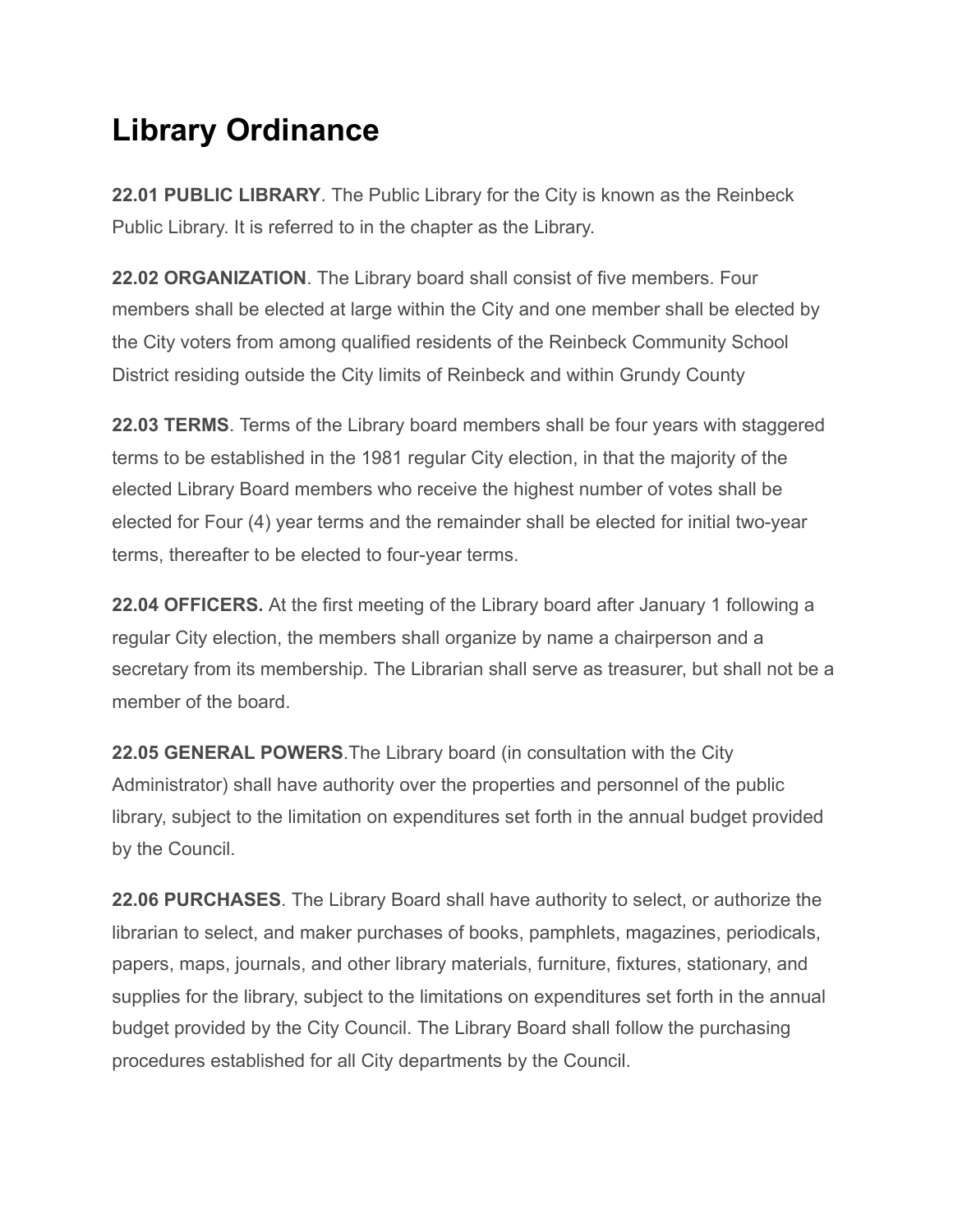**22.07 BUDGET.** The Library Board shall prepare a proposed budget for the purpose of operating and maintaining the public Library. Such budget shall be submitted to the City Administrator with such details as required by the Council on or before the first day of the month preceding the month in which falls the date of hearing on the budget for the following fiscal year.

**22.08 APPROPRIATION.** The Library Board shall have the authority to order expenditure of such moneys as are appropriated for it by the Council. The City Administrator shall have custody of the Library Moneys, which shall be kept in the General Fund unless otherwise transferred by the Council to a trust or Capital Improvements Fund

**22.09 PETTY CASH**. The Library Board may maintain a petty cash fund not to exceed \$100.00 for the purpose of providing change to patrons and making small purchases. The Library Board shall provide change an accounting of any purchases to the Clerk on or before the 10th of each month.

**22.10 DEPOSIT OF MUNICIPAL FUNDS**. The Library Board shall keep a correct account of all moneys or property belonging to the municipality that it receives, starting from where and on what account paid. It shall, on or before the 10th of each month, pay to the City Administrator all moneys received by it during the preceding month and take the City Administrator's receipt therefore.

**22.11 EMPLOYEES.** The Library Board (in consultation with the City Administrator) shall have power to employ a librarian and other personnel in accordance with the City's personnel policy and direct such employees in their work. The City Administrator may allocate City Employees' time to work on library facilities as agreed upon with the Library Board, and such employees shall carry out the work as directed by the City Administrator.

**22.12 PLANNING.** The Library Board shall make plans for the development and use of the public library.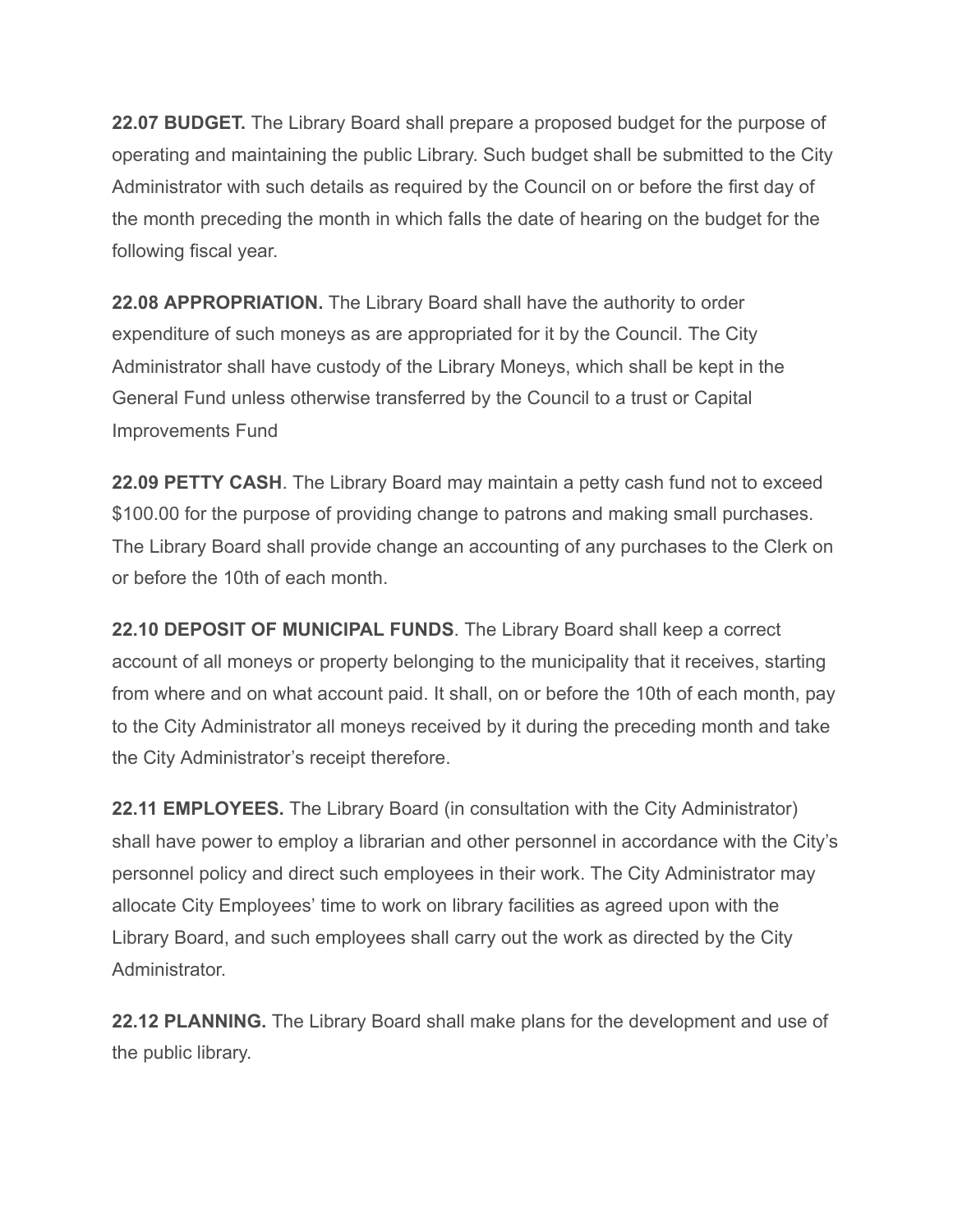**22.13 RULES.** The Library Board shall have the power to make rules and regulations for the use and management of library facilities, subject to the approval of the rules by the Council. Such rules shall be either posted on the facility or otherwise publicized in a manner to provide adequate notice to the using public.

**22.14 PENALTIES** . Violation of a Library Board rule which has been approved by the Council or adopted by ordinance may be cause for denial of use of a facility or participation in a program, but such denial which extends more than one day may be appealed by the City Council for a hearing. Anyone violation a Library Board rule or regulation shall, upon conviction, be guilty of a municipal infraction set under Chapter 3 of this Code of Ordinances.

**22.15 POWER TO CONTRACT**. The Library Board may contract with any other boards of free public Libraries, any other City, school corporation, private or semi-private organization, institution of higher learning, township, or county, or with trustees of any county Library district for the use of the library by their respective residents. Such a contract may be terminated at any time by the mutual consent of the contracting parties. It also may be terminated by a majority vote of the electors represented by either party on a written petition of no less than five percent in number of the electors who voted for governor in the state of the party at the last general election. The petition must be presented to the governing body not less than forty (40) days before said election. The proposition may be submitted to any election provided by law that is held in the territory of the party who is seeking to terminate the contract.

**22.16 NONRESIDENT USE OF THE LIBRARY** . The Library Board may authorize the use of the library by nonresidents in any one or more of the following ways:

- 1. By lending the books or other materials of the library to non residents on the same terms and conditions as the residents of the City, or upon payment of a special, non resident library fee.
- 2. By establishing depositories of library books or other materials to be loaned to nonresidents